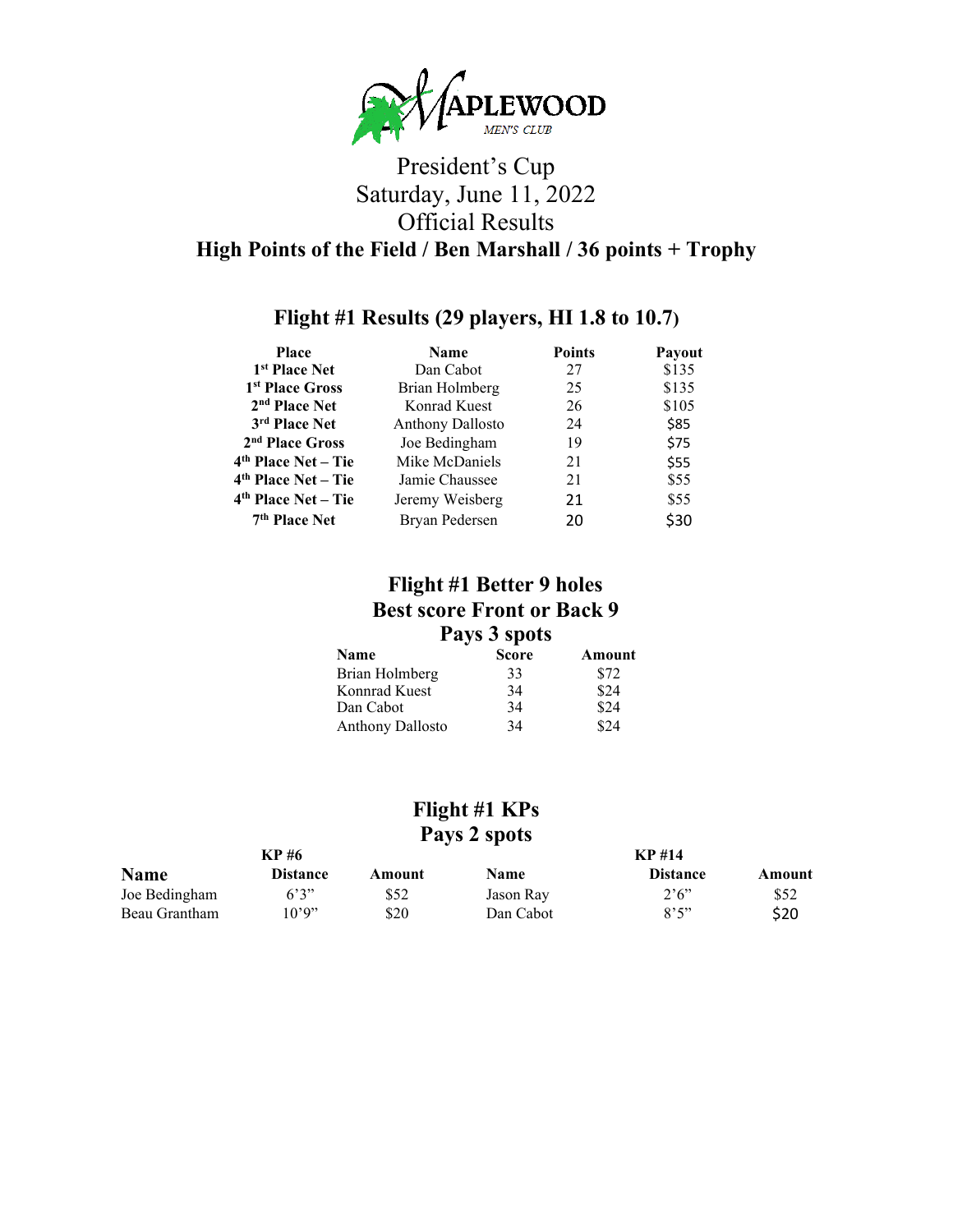

### **Flight #2 Results (29 players, HI 10.9 to 13.5)**

| Place                       | Name                | <b>Points</b> | Payout |
|-----------------------------|---------------------|---------------|--------|
| 1 <sup>st</sup> Place       | Ben Marshall        | 36            | \$155  |
| 2 <sup>nd</sup> Place       | <b>Scott Sutton</b> | 30            | \$125  |
| 3rd Place                   | Scott Hill          | 27            | \$105  |
| 4 <sup>th</sup> Place - Tie | Eitan Nguyen        | 26            | \$75   |
| 4 <sup>th</sup> Place - Tie | Tom Dempsey, Sr.    | 26            | \$75   |
| 4 <sup>th</sup> Place - Tie | <b>Ted Lavalley</b> | 26            | \$75   |
| 7 <sup>th</sup> Place       | Shawn Trudeau       | 25            | \$50   |
| 8 <sup>th</sup> Place       | Mel Brenden         | 24            | \$40   |
| $9th Place - Tie$           | Glen Lewis          | 23            | \$20   |
| $9th Place - Tie$           | Andy Richards       | 23            | \$20   |

## **Flight #2 Better 9 holes Best score Front or Back 9 Pays 3 spots**

| Score | Amount |
|-------|--------|
| 28    | \$72   |
| 32    | \$43   |
| 33    | \$5    |
| 33    | \$5    |
| 33    | \$5    |
| 33    | \$5    |
| 33    | \$5    |
| 33    | \$5    |
|       |        |

#### **Flight #2 KPs Pays 2 spots**

| KP #6            |                 | KP #14 |                    |                 |        |
|------------------|-----------------|--------|--------------------|-----------------|--------|
| <b>Name</b>      | <b>Distance</b> | Amount | <b>Name</b>        | <b>Distance</b> | Amount |
| Tom Dempsey, Sr. | 10'3"           | \$52   | Tim Adamsen        | 7'1''           | \$52   |
| Rick Black       | 10'6''          | \$20   | <b>Edward Park</b> | 9'8"            | \$20   |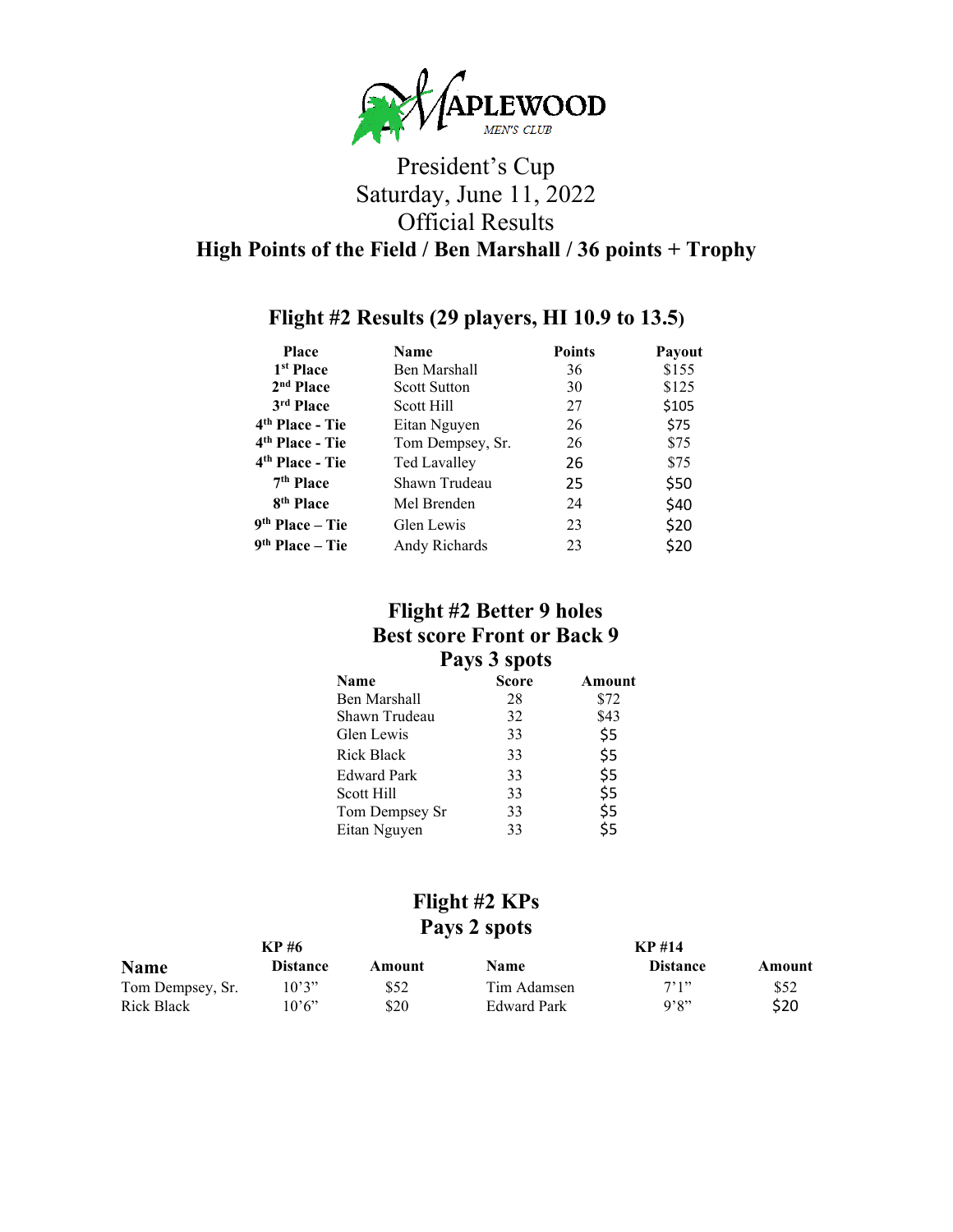

### **Flight #3 Results (25 players, HI 13.6 to 16.3)**

| <b>Place</b>          | Name           | <b>Points</b> | Payout |
|-----------------------|----------------|---------------|--------|
| 1 <sup>st</sup> Place | Jeff Sattler   | 32            | \$150  |
| 2 <sup>nd</sup> Place | Greg Skagen    | 30            | \$120  |
| 3rd Place             | Dan Eisel      | 27            | \$100  |
| 4 <sup>th</sup> Place | Aaron Volosin  | 26            | \$85   |
| 5 <sup>th</sup> Place | Ken McGuire    | 24            | \$70   |
| 6 <sup>th</sup> Place | Weston Graham  | 23            | \$47   |
| 7 <sup>th</sup> Place | Nisvit Talic   | 23            | \$47   |
| 8 <sup>th</sup> Place | Joe Sammartino | 22            | \$30   |

#### **Flight #3 Better 9 holes Best score Front or Back 9 Pays 3 spots**

| Name           | <b>Score</b> | Amount |
|----------------|--------------|--------|
| Jeff Sattler   | 32           | \$62.  |
| Dan Eisel      | 33           | \$31   |
| Joe Sammartino | 33           | \$31   |

#### **Flight #3 KPs Pays 2 spots**

| KP #6        |                 | <b>KP#14</b> |                     |                 |        |
|--------------|-----------------|--------------|---------------------|-----------------|--------|
| <b>Name</b>  | <b>Distance</b> | Amount       | <b>Name</b>         | <b>Distance</b> | Amount |
| Jeff Sattler | 1'10"           | \$42         | <b>Jeff Stewart</b> | 8'6''           | \$42   |
| Nisvet Talic | 15'6"           | \$20         | Weston Graham       | 10'8"           | \$20   |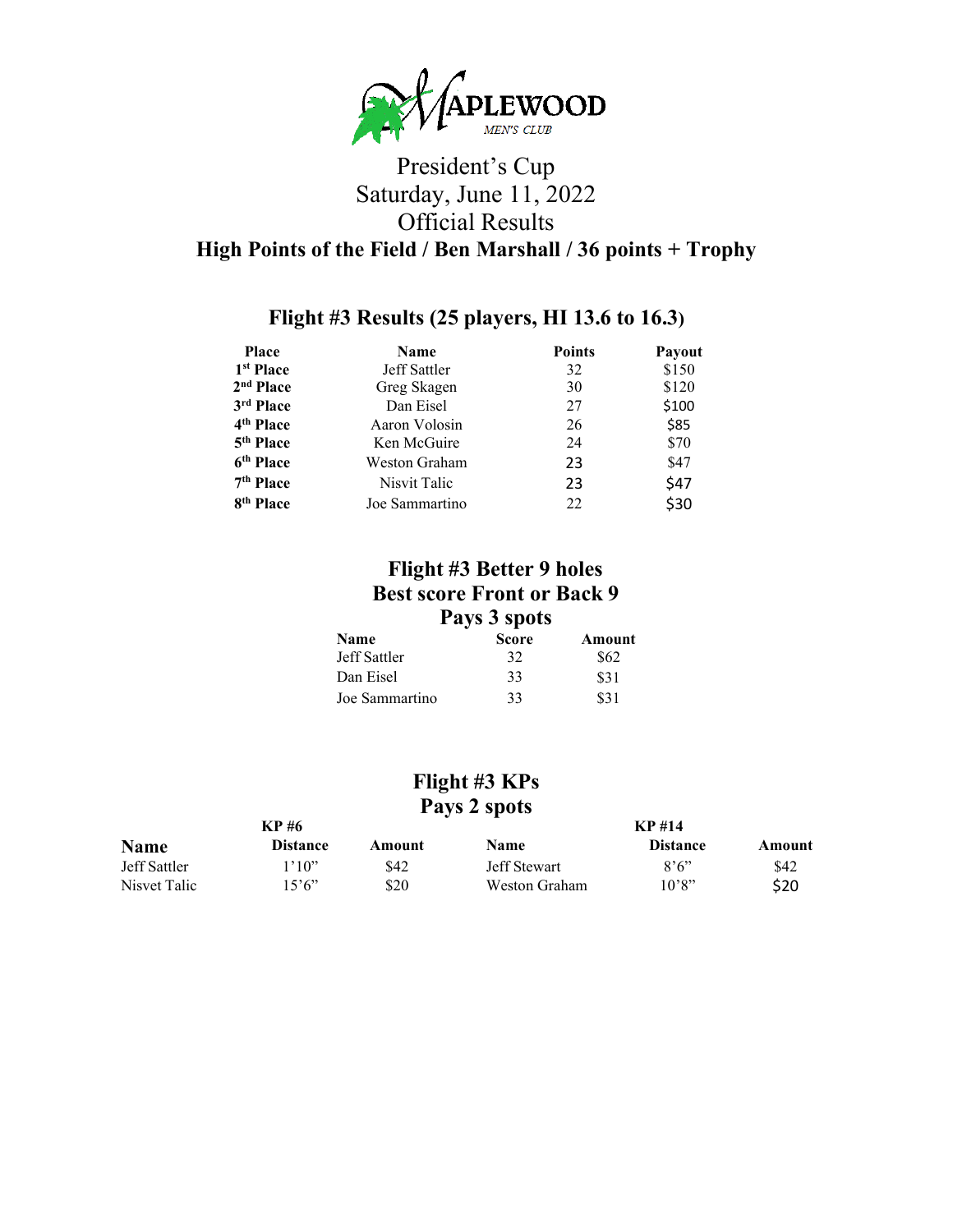

### **Flight #4 Results (25 players, HI 16.6 to 20.9)**

| Place                       | <b>Name</b>         | <b>Points</b> | Payout |
|-----------------------------|---------------------|---------------|--------|
| 1 <sup>st</sup> Place       | Justin Mak          | 32            | \$140  |
| 2 <sup>nd</sup> Place       | <b>Bob Witter</b>   | 26            | \$120  |
| 3rd Place                   | Chris McLain        | 25            | \$100  |
| 4 <sup>th</sup> Place       | Mark Maples         | 24            | \$80   |
| 5 <sup>th</sup> Place - Tie | Sergio Morales      | 21            | \$50   |
| 5 <sup>th</sup> Place - Tie | <b>Blaiz Grubic</b> | 21            | \$50   |
| 5 <sup>th</sup> Place - Tie | Mick Dalry          | 21            | \$50   |

#### **Flight #4 Better 9 holes Best score Front or Back 9 Pays 3 spots**

| <b>Name</b>   | <b>Score</b> | Amount |
|---------------|--------------|--------|
| Justin Mak    | 30           | \$55   |
| Paul Fillion  | 33           | \$27   |
| Kelly Everden | 33           | \$27   |

#### **Flight #4 KPs Pays 2 spots**

| KP #6        |                 | <b>KP#14</b> |             |                 |        |
|--------------|-----------------|--------------|-------------|-----------------|--------|
| <b>Name</b>  | <b>Distance</b> | Amount       | Name        | <b>Distance</b> | Amount |
| Cesar Salas  | 6'4"            | \$35         | Cesar Salas | '4"             | \$35   |
| Alvin Orozco | l 5'2''         | \$20         | Matt Wright | 9'11"           | \$20   |